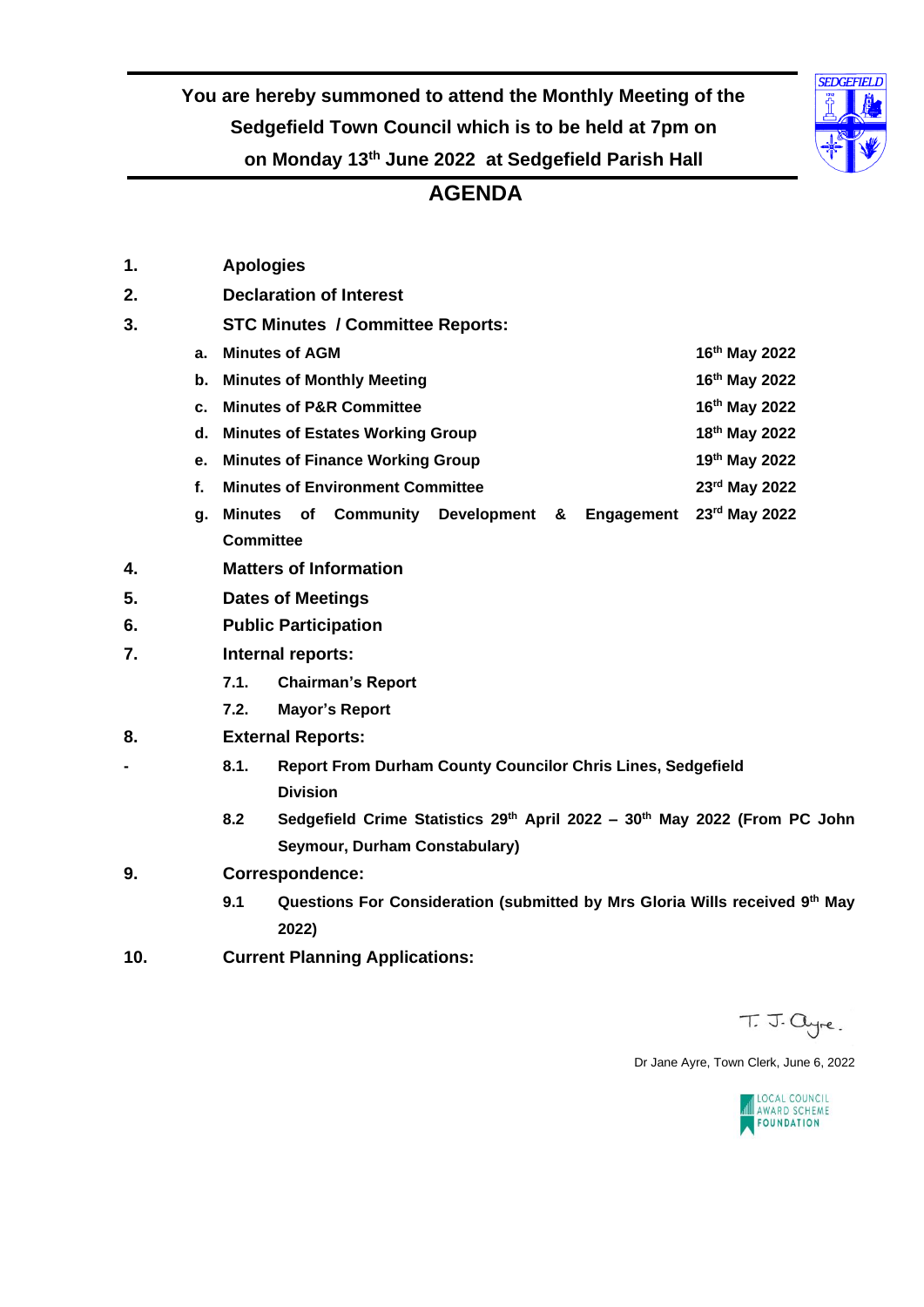| <b>COMMITTEE:</b> | <b>Policy &amp; Resources</b>    |
|-------------------|----------------------------------|
| <b>DATE:</b>      | Monday 13th June 2022            |
| TIME:             | <b>Following Monthly Meeting</b> |
| <b>VENUE:</b>     | <b>Sedgefield Parish Hall</b>    |



# **AGENDA**

- **1. Apologies**
- **2. Declaration of Interest**
- **3. Matters of Information**
- **4. Public Participation**
- **5. Reports:**
	- **5.1 Photocopier Upgrade Report by Finance Working Group**
	- **5.2 Cemetery Lodge Update Report by Town Clerk**

**Note: Reports related to information exempt from the public are considered under agenda item 8.** 

- **6. Financial matters:**
	- **6.1 Invoices for payment by cheques for approval after 16 th May 2022**
	- **6.2 Financial Budget Comparison as at 1 st June 2022**
	- **6.3 Debtors List as at 1 st June 2022**
	- **6.4 Direct Debits and BACS List for 1 st – 31st May 2022**
	- **6.5 May 2022 Bank Reconciliations Plus May 2022 Imprest Account Reconciliation and April 2022 Public Sector Deposit Fund Reconciliation Report by Town Clerk**
	- **6.6 Exercise of Public Rights Dates – 2021/22 Year End Account Report by Town Clerk**
	- **6.7 Writing Off Outstanding Parish Hall Hire Debt Recommendation by Finance Working Group**
	- **6.8 Parish Hall Hire Fees Recommendation Report by Estates Working Group**
- **7. Correspondence:**
	- **7.1 Pharmaceutical Needs Assessment Consultation (email and attachment from CDALC dated 16th May 2022)**
		- **[Note: This was issued electronically to all on 23rd May 2022]**
- **8. Consideration of Reports Exempt from the Public:**
	- **8.1 Village Greens Update Report by Town Clerk**
	- **8.2 Potential Recognition Award Update Report by Town Clerk**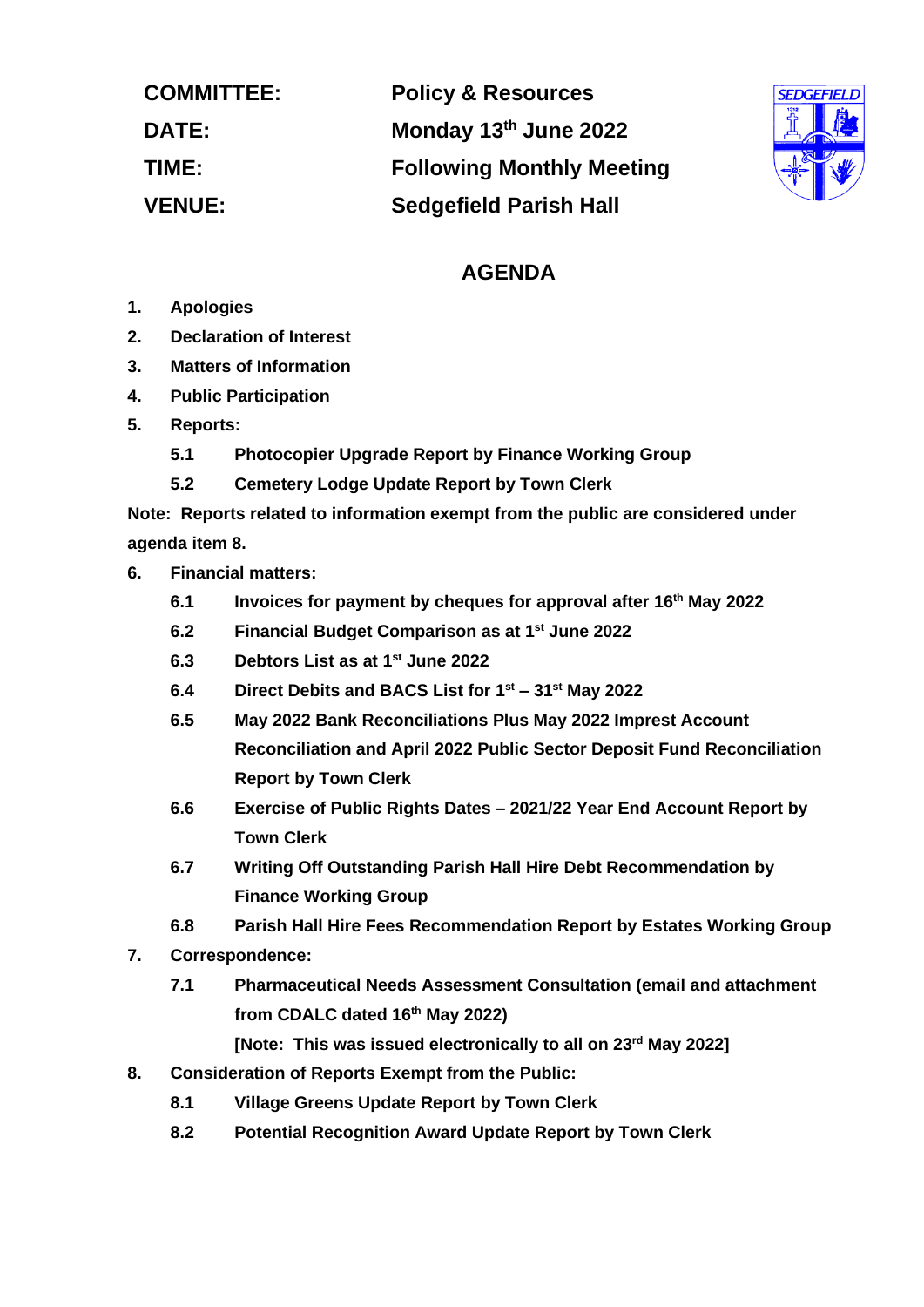**8.3 Programme of Treeworks Recommendation Report by Estates Working Group**

T. J. Cyre.

*Dr Jane Ayre, Town Clerk June 6, 2022*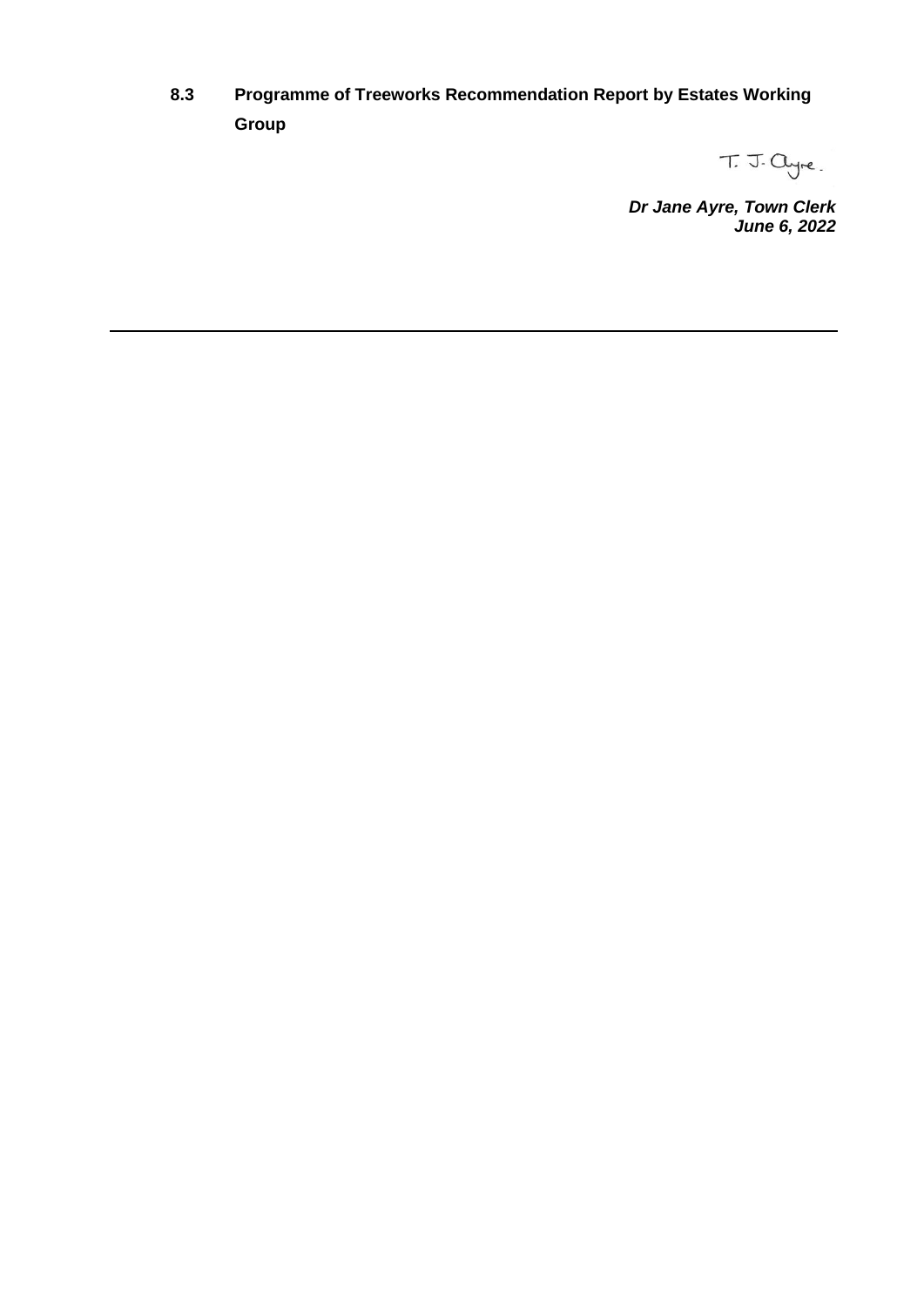# **Community Development & Engagement**

**COMMITTEE: Committee**

**DATE: Monday 13th June 2022**

**TIME: Following Policy & Resources Committee** 

**VENUE: Sedgefield Parish Hall**

### **AGENDA**

- **1. Apologies**
- **2. Declaration of Interest**
- **3. Matters of Information**
- **4. Public Participation**
- **5. Reports:**
	- **5.1. Sedgefield Youth Club 2022 Summer Holiday Programme Report by Projects & Media Co-ordinator**
	- **5.2 Community Event/Platinum Jubilee Celebrations Verbal Report by Cllr Allan Blakemore**
	- **5.3 Additional Summer Coach Trip Report by Cllr Dave Jasper**
- **6. Correspondence:**
	- **6.1. Sedgefield Twinning Minutes (minutes of meeting held on 5th May 2022)**

T. J. ayre.

*Dr Jane Ayre Town Clerk June 6, 2022*